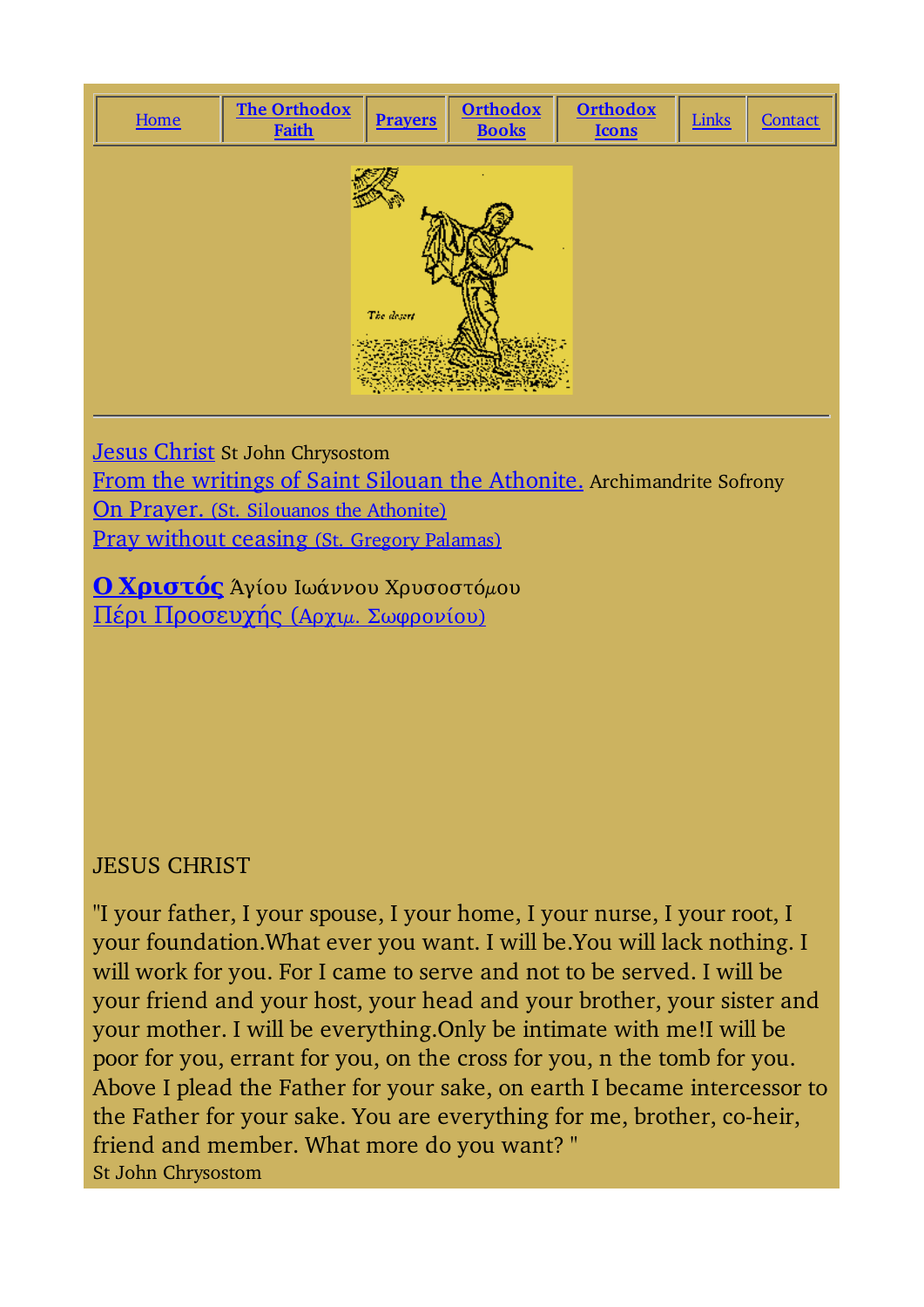# From the writings of Saint Silouan the Athonite.

Of the knowledge of God.

We do not need riches or learning in order to know the Lord: We must simply be obedient and sober, have a humble spirit and love our fellow-men.

The Lord will love a soul that does this, and of His own accord make Himself manifest to her and instruct her in love and humility, and give her all things necessary for her to find rest in God.

We may study as much as we will but we shall still not come to know the Lord unless we live according to His commandments, for the Lord is not made known through learning but by the Holy Spirit. Many philosophers and scholars have arrived at a belief in the existence of God, but they have not come to know God.

To believe in God is one thing, to know God another.

Just as the love of Jesus Christ is beyond our understanding so we cannot conceive of the depth of His suffering, because our own love for the Lord is so infinitely small. But with greater love comes more understanding even of the Lord's sufferings. There is love in small degree, medium love and perfect love, and the more perfect our love the more perfect our knowledge.

The Lord loves us so dearly that it passes description. Through the Holy Spirit alone can the soul know His love, of which she is inexpressibly aware. The Lord is all goodness and mercy. He is meek and gentle, and we have no words to tell of His goodness; but the soul without words feels this love and would remain wrapped in its quiet tranquillity forever.

Christ said: "I will not leave you comfortless;" and we see in truth, that He did not forsake us but gave us the Holy Spirit.

O ye peoples of the earth, fashioned by God, know your Creator and His love for us! Know the love of Christ, and live in peace and thereby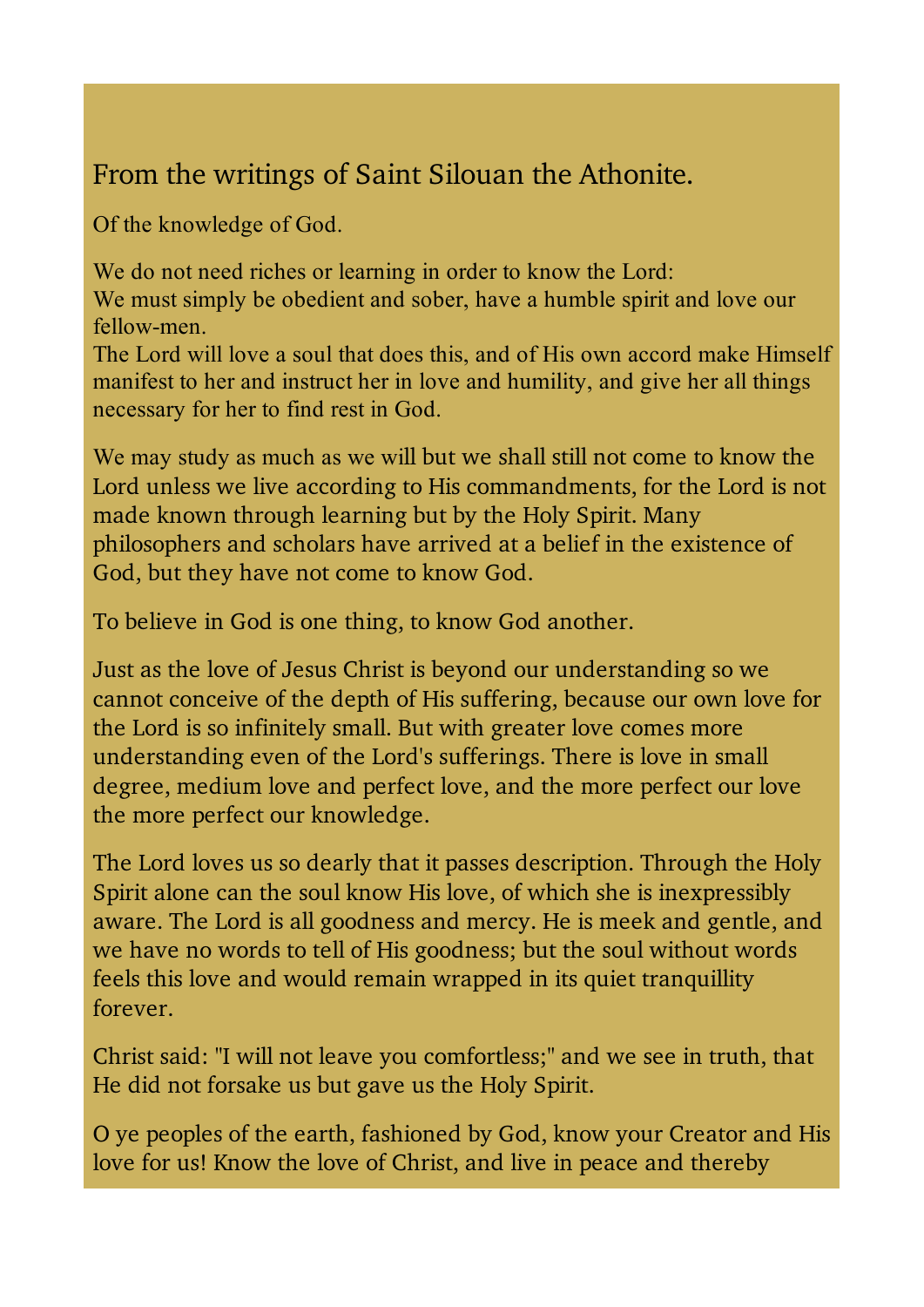### rejoice the Lord, who in His mercy waits for all men to come unto Him.

Know, all ye peoples, that we are created for the glory of God in the heavens. Cleave not to the earth, for God is our Father and He loves us liked beloved children.

O Lord grant to all nations to know Thee by Thy Holy Spirit. As Thou didst give the Holy Spirit to the Apostles and they knew Thee, so grant to all men to know Thee by Thy Holy Spirit.

From the book : The undistorted image. By Archimandrite Sofrony.

## Ο ΧΡΙΣΤΟΣ

"Εγώ πατήρ, εγώ νυµφίος, εγώ οικία,εγώ τροφεύς, εγώ ρίζα, εγώ θεµέλιος. Παν όπερ αν θέλης εγώ. Μηδενός εν χρεία καταστής. Εγώ δουλέυσω. Ήλθον γαρ διακονήσαι, ου διακονηθήναι. Εγώ και φίλος και ξένος και κεφαλή και αδελφός και αδελφή και  $\mu$ ήτηρ. Πάντα εγώ. Μόνον οικείως έχε προς ε $\mu$ έ. Εγώ πένης δια σε και αλήτης δια σε, επί σταυρού δια σε, επί τάφου δια σε, άνω υπέρ σου εντυχάνω τω Πατρί. Κάτω υπέρ σου πρεσβευτής παραγέγονα παρά του Πατρός. Πάντα µοι συ, και αδελφός και συγκληρονόµος και φίλος και µέλος. Τι πλέον θέλεις; " Άγιος Ιωάννης Χρυσόστοµος

### On Prayer. (St. Silouanos the Athonite)

We eat and drink every day, yet on the morrow our bodies need drink and food again. In like manner the recollection of God's bounties never wearies the soul but disposes her still more to think of God. Or again: the more wood you pile on a fire the more heat you get, and thus it is with God-the more you think on him the more are you fired with love and fervour towards Him. He who loves the Lord is always mindful of Him, and remembrance of God begets prayer. If you are forgetful of the Lord you will not pray, and without prayer the soul will not dwell in the love of God, for the grace of the Holy Spirit comes through prayer. Prayer preserves a man from sin, for the prayerful mind is intent on God and in humbleness of spirit stands before the face of the Lord, Who knoweth the soul of him who prays.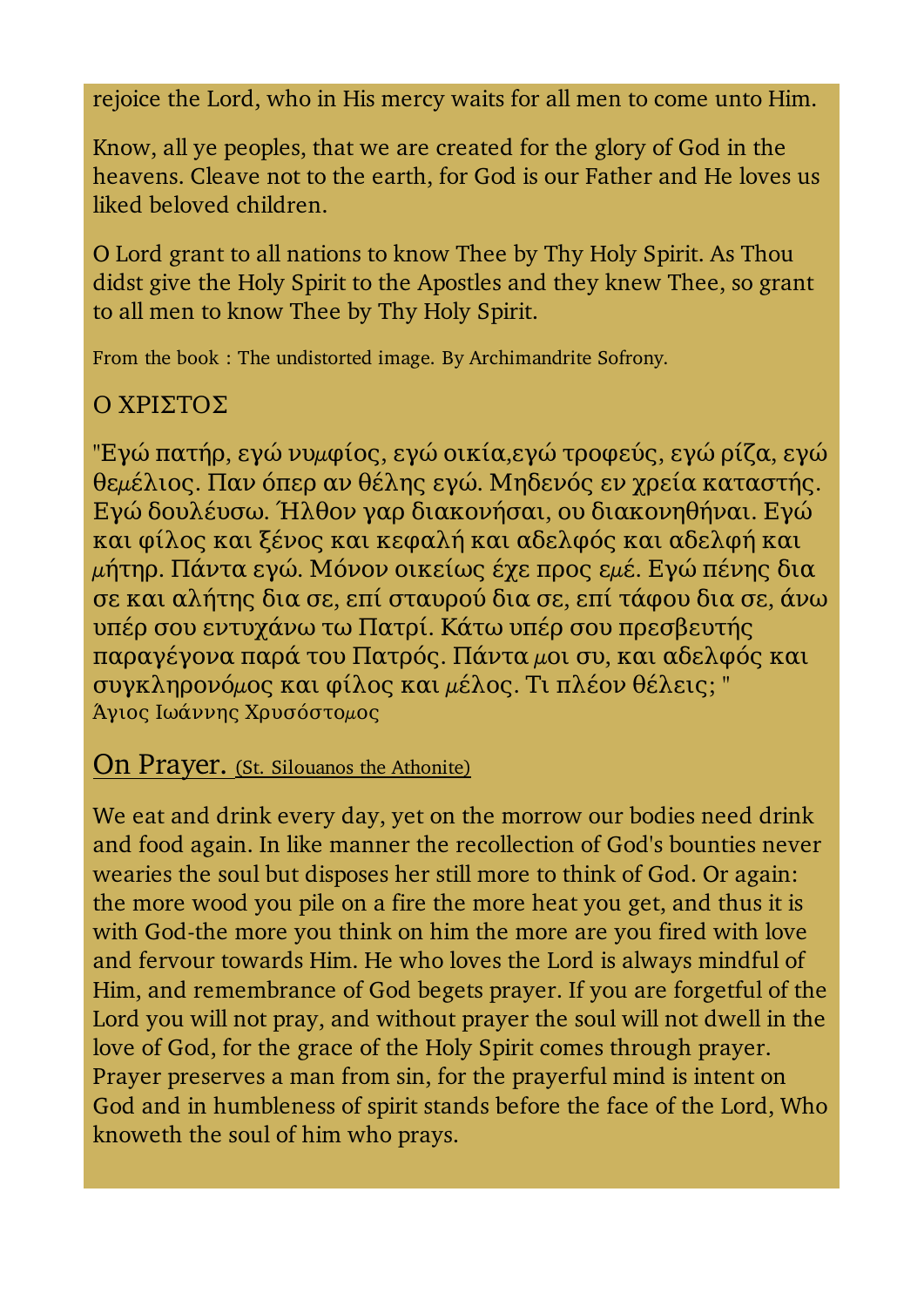#### PRAY WITHOUT CEASING (St. Gregory Palamas)

Let no one think, my brother Christians, that it is the duty only of priests and monks to pray without ceasing, and not of laymen. No, no; it is the duty of all of us Christians to remain always in prayer. For look what the most holy Patriarch of Constantinople, Philotheus, writes in his life of St. Gregory of Thessalonica. This saint had a beloved friend by the name of Job, a very simple but most virtuous man. Once, while conversing with him, His Eminence said of prayer that every Christian in general should strive to pray always, and to pray without ceasing, as Apostle Paul commands all Christians, "Pray without ceasing" (I Thessalonians 5:17), and as the prophet David says of himself, although he was a king and had to concern himself with his whole kingdom: "I foresaw the Lord always before my face" (Psalms 15:8), that is, in my prayer I always mentally see the Lord before me. Gregory the Theologian also teaches all Christians to say God's name in prayer more often than to breathe. . . . .

So, my Christian brethren, I too implore you, together also with St. Chrysostom, for the sake of saving your souls, do not neglect the practice of this prayer. Imitate those I have mentioned and follow in their footsteps as far as you can. At first it may appear very difficult to you, but be assured, as it were from Almighty God, that this very name of our Lord Jesus Christ, constantly invoked by you, will help you to overcome all difficulties, and in the course of time you will become used to this practice and will taste how sweet is the name of the Lord. Then you will learn by experience that this practice is not impossible and not difficult, but both possible and easy. This is why St. Paul, who knew better than we the great good which such prayer would bring, commanded us to pray without ceasing. He would not have imposed this obligation upon us if it were extremely difficult and impossible, for he knew beforehand that in such case, having no possibility of fulfilling it, we would inevitably prove to be disobedient and would transgress his commandment, thus incurring blame and condemnation. The Apostle could have had no such intention.

Moreover, bear in mind the method of prayer―how it is possible to pray without ceasing, namely by praying in the mind. And this we can always do if we so wish. For when we sit down to work with our hands,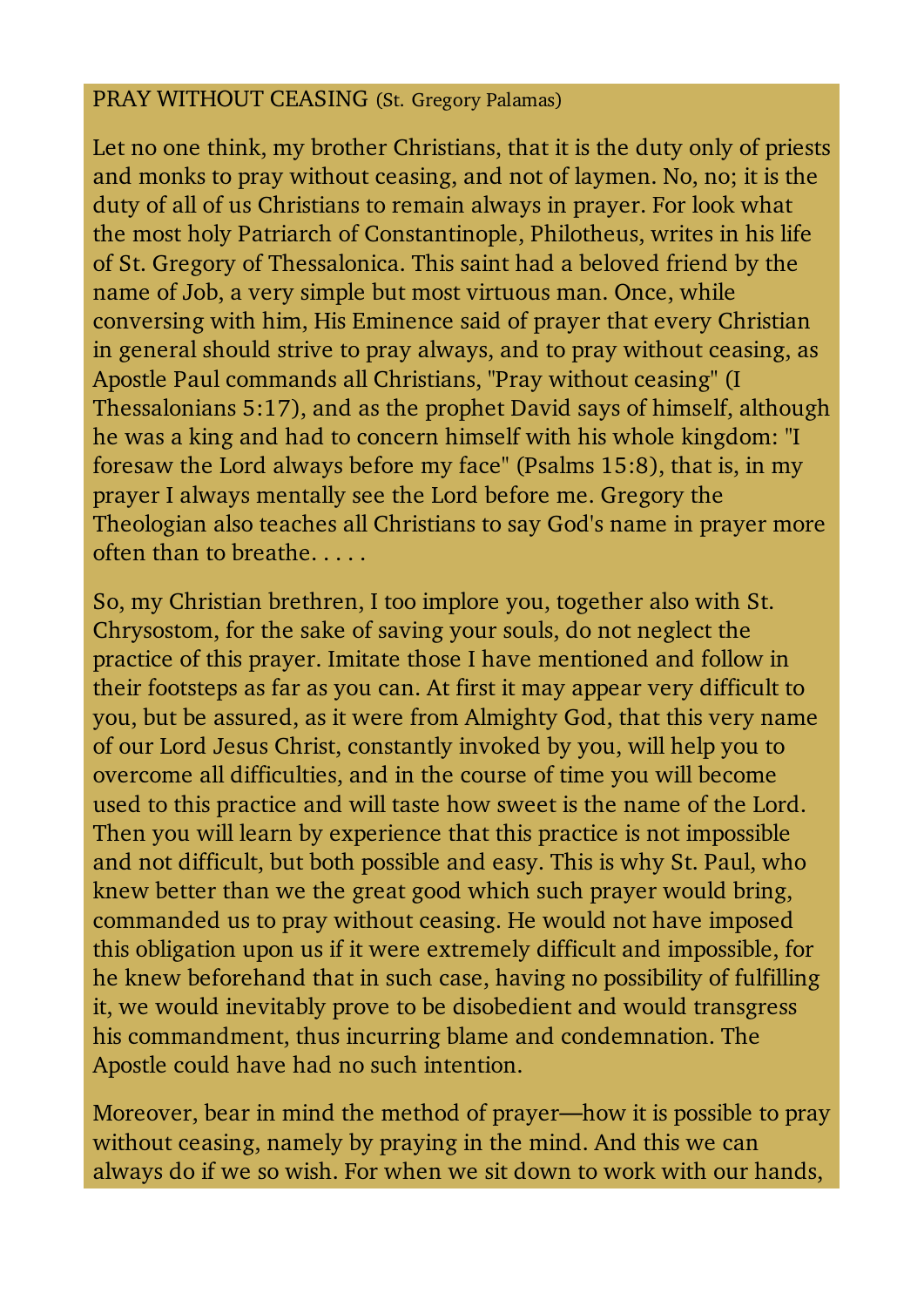when we walk, when we eat, when we drink we can always pray mentally and practice this mental prayer―the true prayer pleasing to God. Let us work with the body and pray with the soul. Let our outer man perform his bodily tasks, and let the inner man be entirely dedicated to the service of God, never abandoning this spiritual practice of mental prayer, as Jesus, God and Man, commanded us, saying: "But thou, when thou prayest, enter into thy closet, and when thou hast shut thy door, pray to thy Father which is in secret" (Matthew 6:6). The closet of the soul is the body; our doors are the five bodily senses. The soul enters its closet when the mind does not wander hither and thither, roaming among things and affairs of the world, but stays within, in our heart. Our senses become closed and remain closed when we do not let them be attached to external sensory things, and in this way our mind remains free from every worldly attachment, and by secret mental prayer unites with God its Father. "And thy Father which seeth in secret shall reward thee openly," adds the Lord. God who knows all secret things sees mental prayer and rewards it openly with great gifts. For that prayer is true and perfect which fills the soul with Divine grace and spiritual gifts. As chrism perfumes the jar the more strongly the tighter it is closed, so prayer, the more fast it is imprisoned in the heart, abounds the more in Divine grace.

Blessed are those who acquire the habit of this heavenly practice, for by it they overcome every temptation of the evil demons, as David overcame the proud Goliath. It extinguishes the unruly lusts of the flesh, as the three men extinguished the flames of the furnace. This practice of inner prayer tames passions as Daniel tamed the wild beasts. By it the dew of the Holy Spirit is brought down upon the heart, as Elijah brought down rain on Mount Carmel. This mental prayer reaches to the very throne of God and is preserved in golden vials, sending forth their odors before the Lord, as John the Divine saw in the Revelation, "Four and twenty elders fell down before the Lamb, having every one of them harps, and golden vials full of odors, which are the prayers of the saints" (Revelation 5:8). This mental prayer is the light which illumines man's soul and inflames his heart with the fire of love of God. It is the chain linking God with man and man with God. Oh the incomparable blessing of mental prayer! It allows a man constantly to converse with God. Oh truly wonderful and more than wonderful―to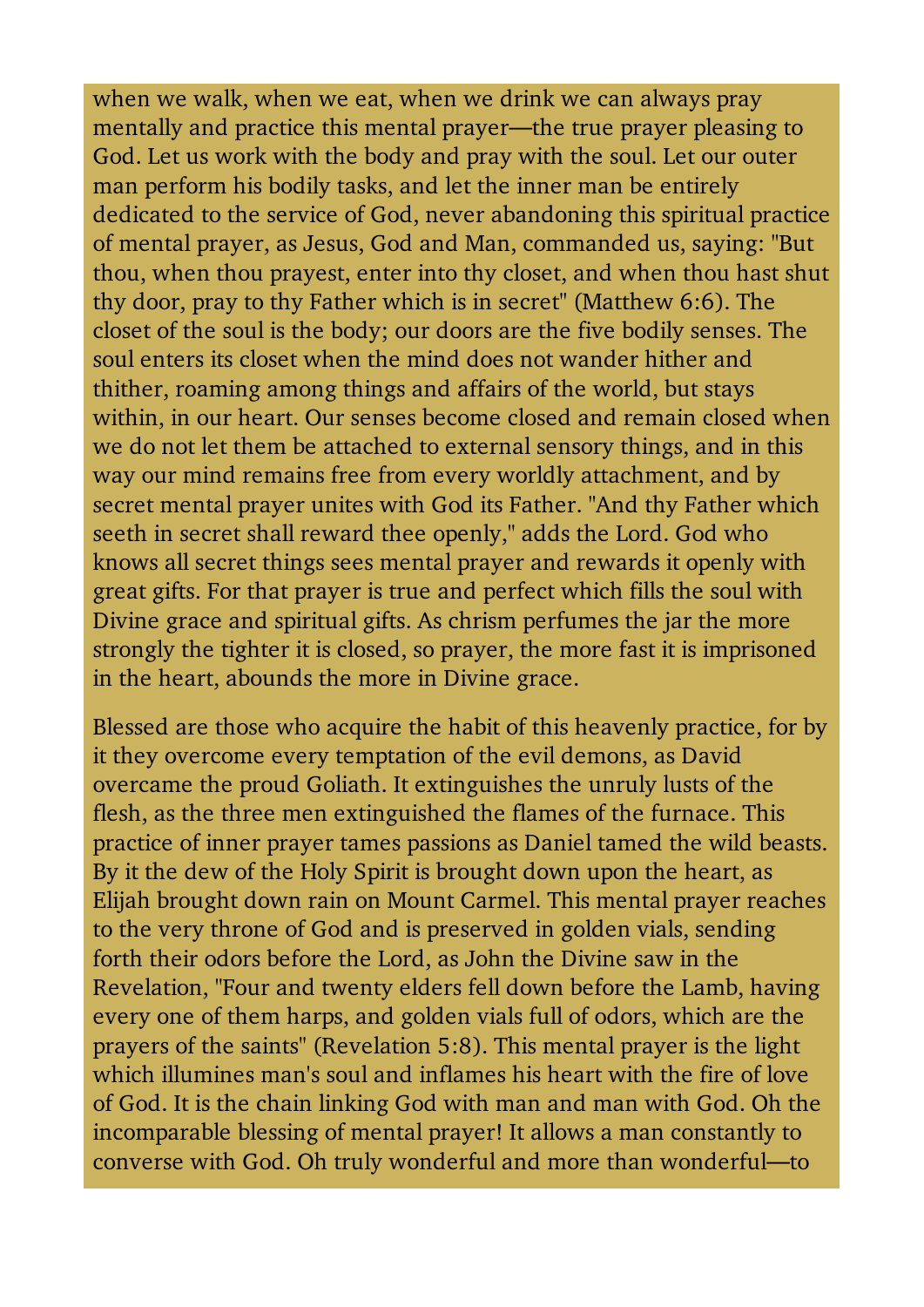be with one's body among men while in one's mind conversing with God.

Angels have no physical voice, but mentally never cease to sing glory to God. This is their sole occupation and all their life is dedicated to this. So, brother, when you enter your closet and close your door, that is, when your mind is not darting hither and thither but enters within your heart, and your senses are confined and barred against things of this world, and when you pray thus always, you too are then like the holy angels, and your Father, Who sees your prayer in secret, which you bring Him in the hidden depths of your heart, will reward you openly by great spiritual gifts.

But what other and greater rewards can you wish from this when, as I said, you are mentally always before the face of God and are constantly conversing with Him―conversing with God, without Whom no man can ever be blessed either here or in another life?

Finally, my brother, whoever you may be, when you take up this book and, having read it, wish to test in practice the profit which mental prayer brings to the soul, I beg you, when you begin to pray thus, pray God with one invocation, "Lord have mercy," for the soul of him who has worked on compiling this book and of him who helped to give it to the public. For they have great need of your prayer to receive God's mercy for their soul, as you for yours. May it be so! May it be so!

From E. Kadloubovsky and G. E. H. Palmer, "Early Fathers from the Philokalia," (London: Faber and Faber, 1981), pp. 412 - 415 http://www.innerlightproductions.com/archive.htm

# ΠΕΡΙ ΠΡΟΣΕΥΧΗΣ Αρχιµ. Σωφρονίου

'Η προσευχή είναι ατελεύτητος δηµιουργία, ανωτέρα πάσης τέχνης και έπιστήµης. Δια τής προσευχής είσερχόµεθα είς κοινωνίαν µετά του' Ανάρχου "Όντος. "Η άλλως: 'Η ζωη του όντως "Οντος Θεου είσχωρεί έν ήµίν δια του αγωγού τής προσευχής. Αϋτή είναι πράξις ύψίστης σοφίας, ύπερέχουσα παντός κάλλους και πάσης αξίας. 'Εν τη προσευχή έγκρύπτεται ή άγία αγαλλίασις του πνεύµατος ήµών. Αί όδοί όµως τής δηµιουργίας ταύτης είναι περίπλοκοι. Μυριάκις θα βιώσωµεν και την φλογεράν ανάτασιν πρός τόν Θεόν και τας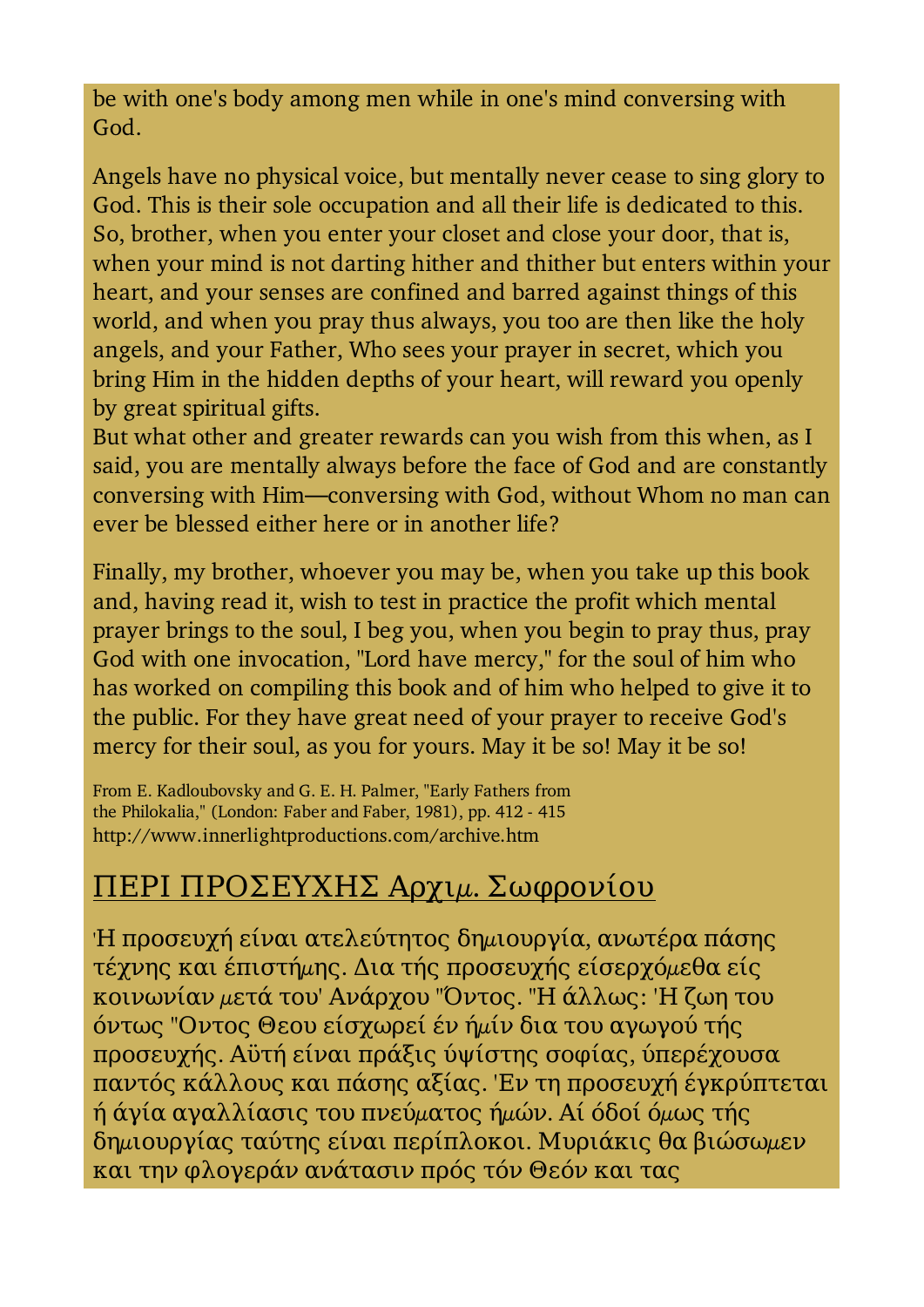έπαναλαµβανοµένας έκπτώσεις από του Φωτός Αύτού. Συχνάκις και πολυτρόπως θα αίσθανθώµεν την ανικανότητα του νοός ήµών να ύψωθή πρός Αύτόν. ένίοτε θα ίστάµεθα έπι τών όρίων, τρόπον τινά, τής αφροσύνης και έν όδύνη καρδίας θα όµολογώµεν είς Αύτόν την οίκτραν ήµών κατάστασιν:

«Συ εδωκας την έντολήν Σου να αγαπώ, και αποδέχοµαι αύτην µεθ' δλης τής ύπάρξεώς µου. αλλ' ίδού, έν έµοί τω ίδίω δεν εύρίσκω την δύναμιν τής αγάπης ταύτης... Συ εί ή 'Αγάπη. έλθε τοίνυν Συ Αύτός και σκήνωσον έν έµοί και ποίησον έν έµοί παν ότι Συ ένετείλω ήµίν, ότι ή έντολή Σου αµετρήτως ύπερβαίνει έµέ... ' Αποκάµνει ό νούς µου, δεν δύναται να Σε έννοήση. 'Αδυνατεί τό πνευµά µου να διεισδύση είς τα µυστήρια της ζωής Σου... Θέλω εν πασι να ποιώ το θέληµά Σου, άλλ' αί ήµέραι µου παρέρχονται εν άδιεξόδοις άντιφάσεων... Τρέµω µη άπολέσω Σε ένεκα τών πονηρών εκείνων λογισµών, οϊτινες εµφωλεύουν εν τη Kαρδία µου' και ό φόβος ούτος καθηλοί εµέ επί σταύρού... 'Ελθέ ούν και σώσόν µε τον καταποντιζόµενον, ώς έσωσας τον Πέτρον, τον τολµήσαντα να πορευθή προς συνάντησίν Σου επι τών ύδάτων της θαλάσσης» (βλ. Ματθ. 14,28-31).

......Κοπιώδης είναι ό αγών δια την προσευχήν. 'Εναλλάσσονται αί καταστάσεις του πνεύµατος ήµών: 'Ενίοτε ή προσευχή ρέει εν ήµιν ώς ισχυρός ποταµός, άλλοτε δέ ή καρδία αποβαίνει απεξηραµµένη. "Ας είναι όµως πάσα ύφεσις τής εύχητικής δυνάµεως κατά τό δυνατόν βραχεία.

Προσευχή σηµαίνει πολλάκις να όµολογώµεν εις τόν Θεόν την αθλίαν ήµων κατάστασιν: αδυναµίαν, ακηδίαν, αµφιβολίας, φόβους, λύπην, απόγνωσιν, εν ένί λόγω, παν ότι συνδέεται µετά των συνθήκων τής υπάρξεως ήµών.

Να όµολογώµεν µή επιζητούντες καλλιεπείς εκφράσεις ούδέ εισέτι λογικόν είρµόν... Συχνάκις ό τρόπος ούτος στροφής πρός τόν Θεόν αποβαίνει ή αρχή τής προσευχής-διαλόγου.

......"Οταν προσευχώµεθα έν ήσύχω και έρήµω τόπω, τότε συχνάκις όλοι οί µάταιοι λογισµοί συγκεντρούνται έπιµόνως πέριξ του νοός, αποσπώντες την προσοχήν ήµων από της καρδίας. 'Η προσευχή φαίνεται άκαρπος, διότι όνους δεν µετέχει εις την έπίκλησιν του 'Ονόµατος του 'Ιησού, και µόνον